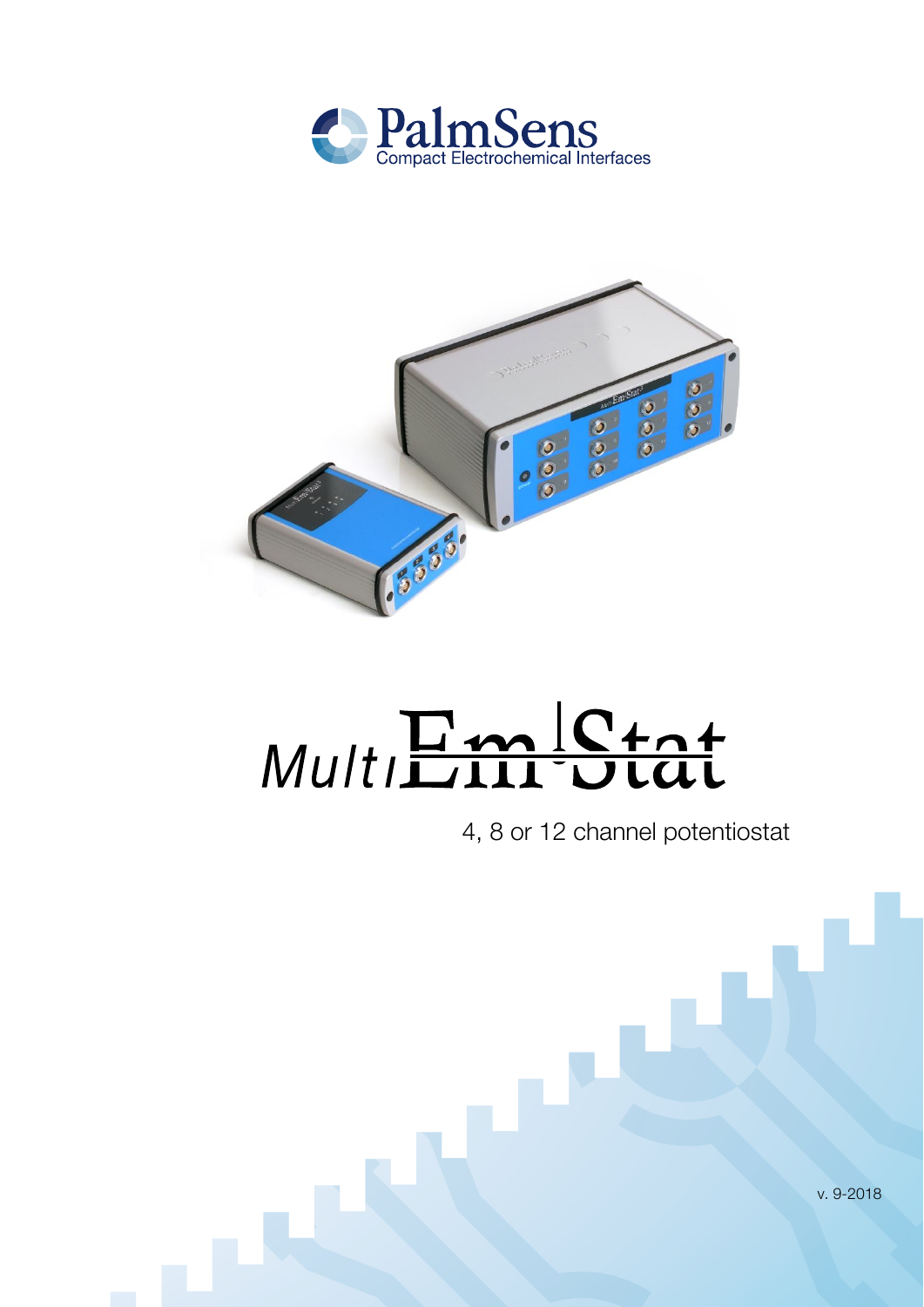## **Contents**

| Limits of some technique specific parameters for MultiEmStat3 and MultiEmStat3+ 7 |  |
|-----------------------------------------------------------------------------------|--|
|                                                                                   |  |
|                                                                                   |  |
|                                                                                   |  |
|                                                                                   |  |
|                                                                                   |  |

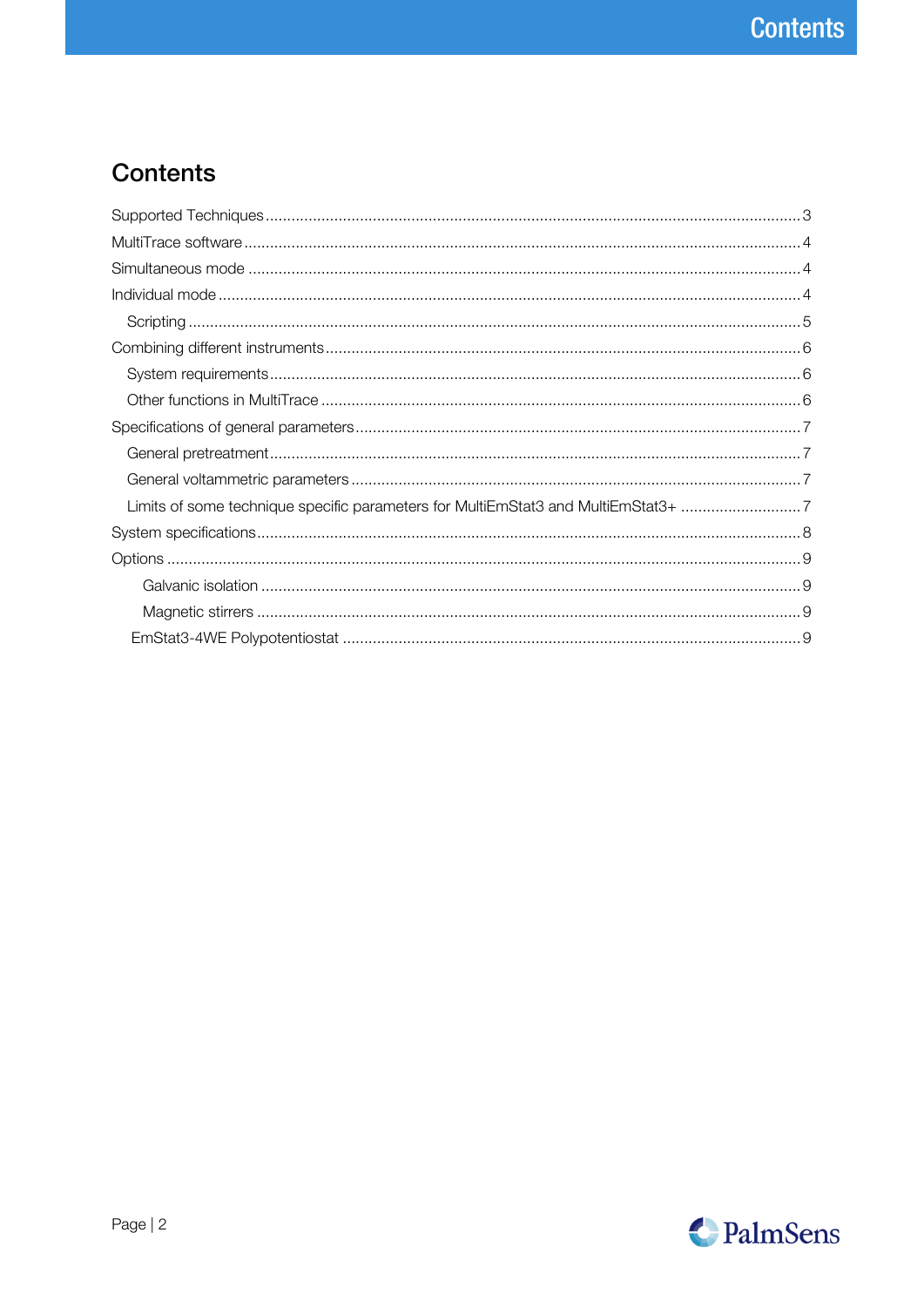## $MultI<sub>III</sub>$  Utat 4, 8 or 12 channel potentiostat

The MultiEmStat is a versatile device with 4, 8 or 12 independent EmStat3 or EmStat3+ potentiostats, each with its own Working, Reference and Counter electrodes.

## <span id="page-2-0"></span>Supported Techniques

#### Voltammetric techniques

- **•** Linear Sweep Voltammetry **LARET EXAM**<br>• Differential Pulse Voltammetry **DPV** ▪ Differential Pulse Voltammetry DPV **•** Square Wave Voltammetry **SWV SWV**<br>• Normal Pulse Voltammetry **SWV**
- Normal Pulse Voltammetry NPV **Cyclic Voltammetry**

Note: these techniques can also be used for stripping voltammetry

#### Techniques as a function of time

**■** Amperometric Detection **AD**<br>■ Pulsed Amperometric Detection **AD** Pulsed Amperometric Detection Multiple Pulse Amperometric Detection MPAD<br>
Open Circuit Potentiometry OCP **Open Circuit Potentiometry** Multistep Amperometry MA 4 channel MultiEmStat 4, 8 or 12 channel MultiEmStat

> Where possible, the electrochemical techniques can be applied using auto ranging which means that the instrument automatically sets the optimal current range. The user can specify the highest as well as lowest current range which might be selected automatically.

> > See page 8 for system specifications.

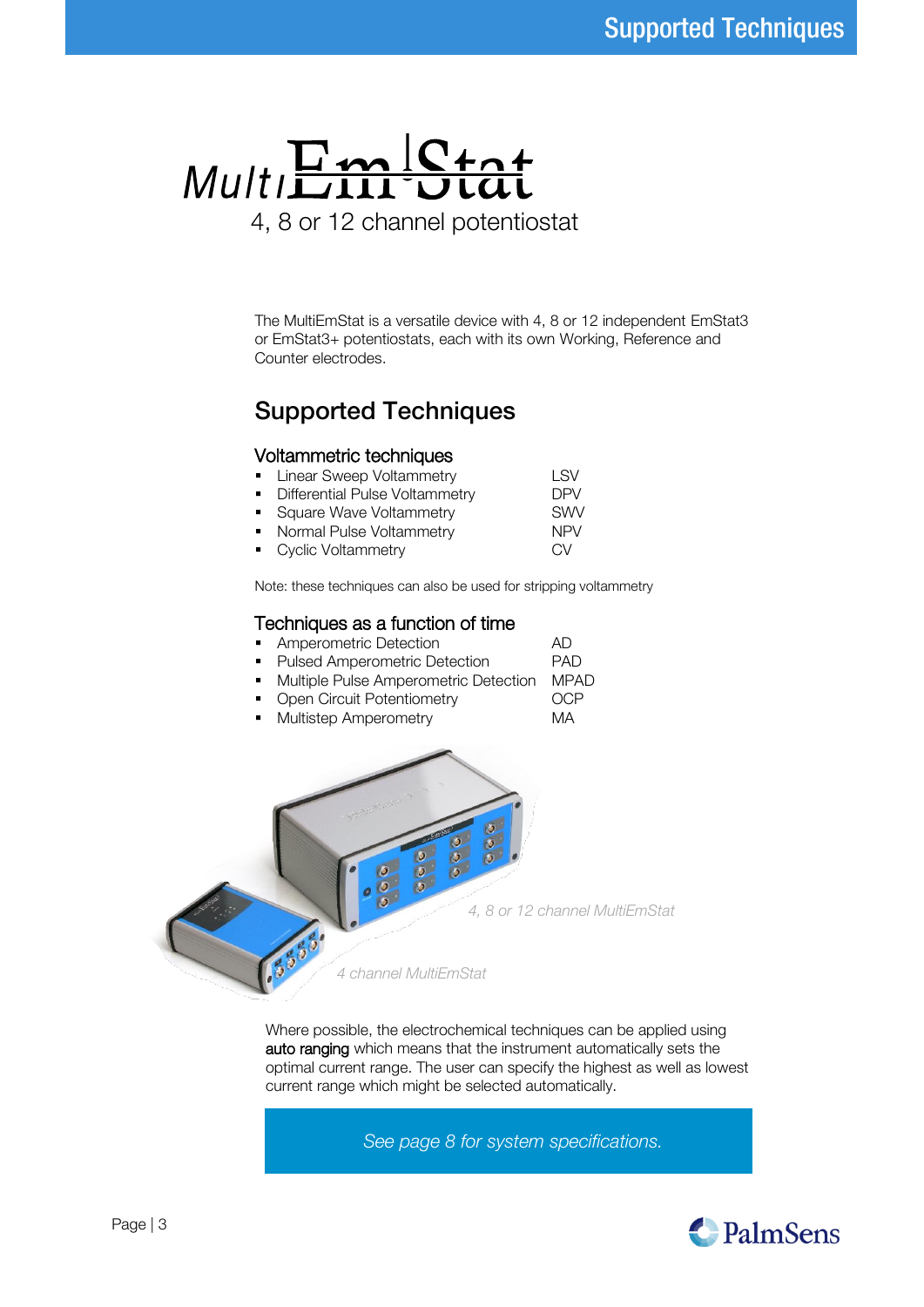

## <span id="page-3-0"></span>MultiTrace software

The MultiTrace software controls the individual potentiostats of the multi-channel instruments. MultiTrace is based on the PSTrace program for the PalmSens and EmStat instruments. The software allows you to control the multi-channel potentiostat in two different modes:

## <span id="page-3-1"></span>Simultaneous mode

All potentiostats run the same measurement. The measured curves are displayed in a single plot and stored in a single data file.



| <b>Measure on channels:</b> |  |                    |  |  |
|-----------------------------|--|--------------------|--|--|
|                             |  | CH1 CH2 CH3 CH4    |  |  |
|                             |  | CH5 CH6 CH7 CH8    |  |  |
|                             |  | CH9 CH10 CH11 CH12 |  |  |

This panel gives a button for each available channel and allows channels to be left out with a measurement.

<span id="page-3-2"></span>

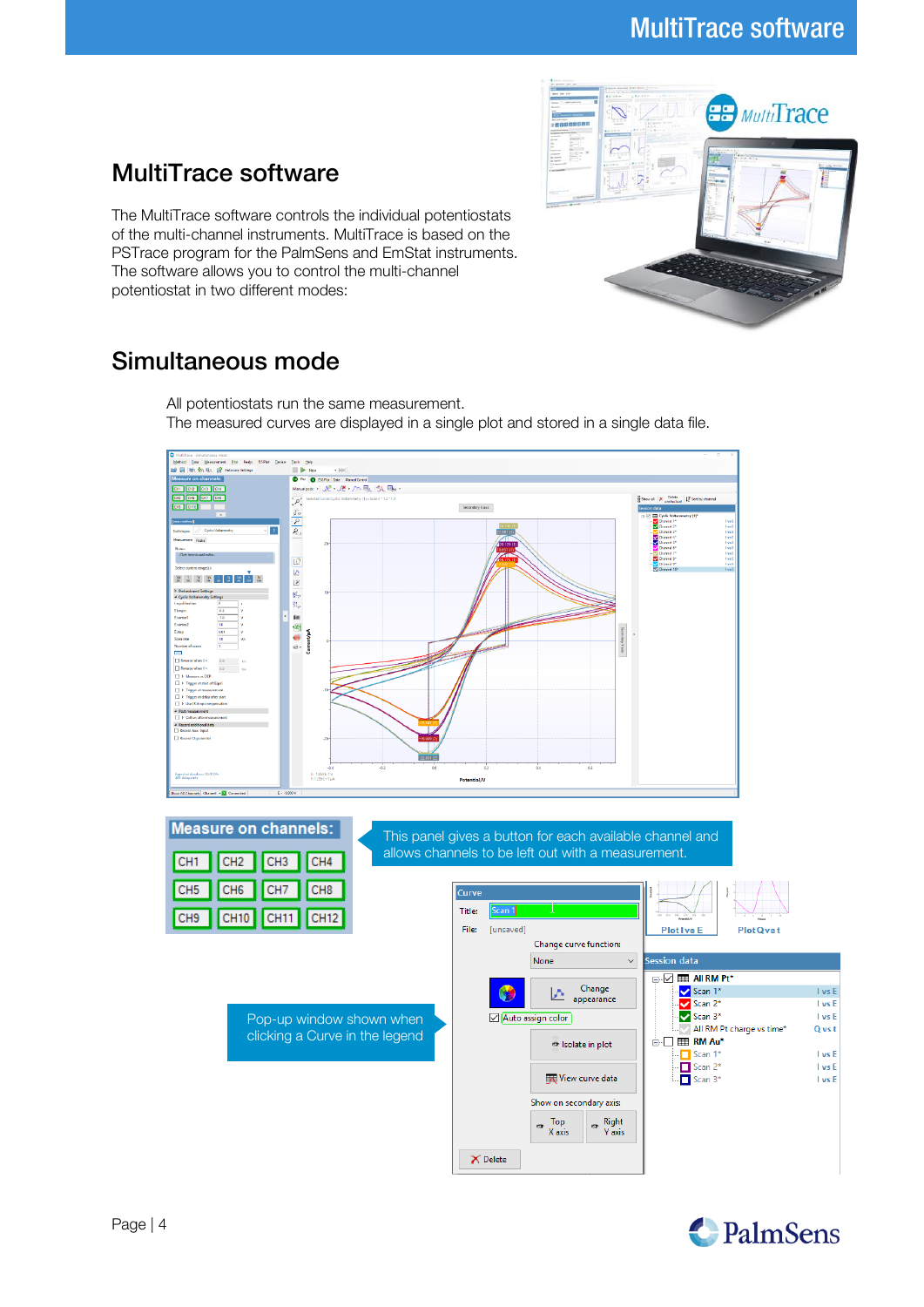## Individual mode

In this mode all potentiostats are used independently. Each measurement is started separately and the measured curve is shown in its own plot. Data files are stored separately.



The Individual mode is for use when each channel should run a different technique or method. For example, each channel can be set up with parameters for a Differential Pulse Voltammetry method, but each with slightly different parameters.

## <span id="page-4-0"></span>**Scripting**

The individual mode also supports the option to run a sequence of measurements on a specific channel by using Scripting. Such a sequence can include different techniques and provides control commands for manual cell control or digital input or output lines $^{\rm 1}.$ 



<sup>1</sup> <sup>1</sup> Additional digital input or output lines, e.g. for stirrer control requires to be specified on ordering.

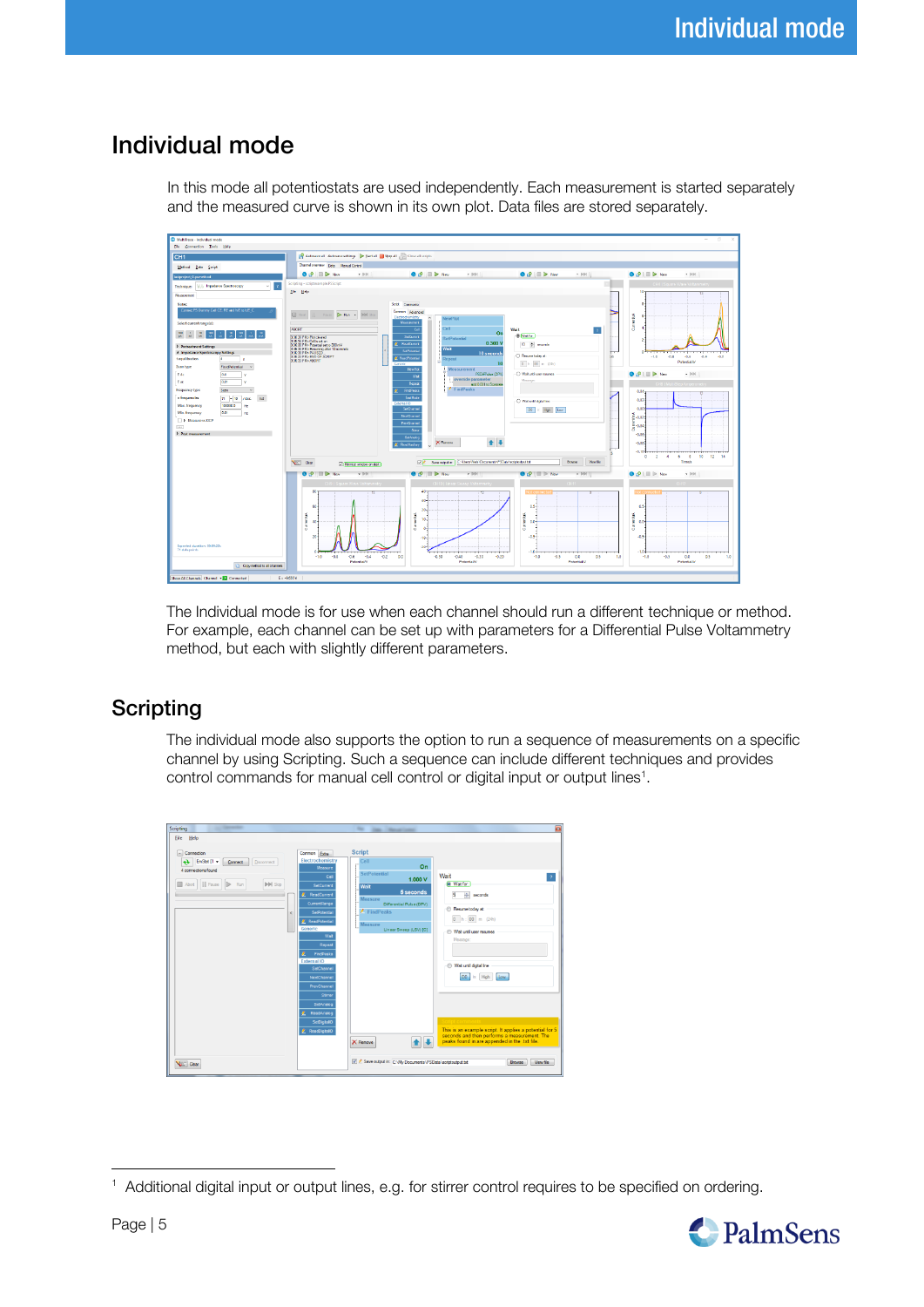## <span id="page-5-0"></span>Combining different instruments

MultiTrace supports all instruments provided by PalmSens BV. A collection of different instruments can be combined for control by MultiTrace in both Individual and Simultaneous mode. Either multiple multi-channel or single channel instruments can be combined.

|                              | Columns: 3<br>$\overline{\mathbf{3}}$<br>Rows:                                                                                                                                                   | $\mathbf{1}$<br>4<br>$\overline{7}$<br>$\left  \frac{\bullet}{\bullet} \right $                                                                                                                                                                            | $\overline{2}$<br>5<br>8 | 3<br>6<br>9 |                                                                                                                                                                                                    |                                                                                                                                                                                               |                  |                                                          |                                                                                     |                       |
|------------------------------|--------------------------------------------------------------------------------------------------------------------------------------------------------------------------------------------------|------------------------------------------------------------------------------------------------------------------------------------------------------------------------------------------------------------------------------------------------------------|--------------------------|-------------|----------------------------------------------------------------------------------------------------------------------------------------------------------------------------------------------------|-----------------------------------------------------------------------------------------------------------------------------------------------------------------------------------------------|------------------|----------------------------------------------------------|-------------------------------------------------------------------------------------|-----------------------|
|                              | Drag devices to re-order<br>Channel                                                                                                                                                              | Device ID                                                                                                                                                                                                                                                  |                          |             | Serial no                                                                                                                                                                                          | Description                                                                                                                                                                                   |                  | <b>Selected Device</b>                                   |                                                                                     |                       |
| ÷<br>÷<br>$\frac{1}{2}$<br>. | Ħ.<br>ా<br>൙<br>$\overline{2}$<br>3<br>൙<br>൙<br>4<br>൙<br>5<br>൙<br>6<br>൙<br>$\overline{7}$<br>൙<br>8<br>൙<br>9<br>10 <sup>o</sup><br>൙<br>11<br>12 <sup>o</sup><br>13 <sup>4</sup><br>$14$ of | PalmSens4<br>PalmSens3<br>MES3 18225CH001<br>MES3 18225CH002<br>MES3 18225CH003<br>MES3_18225CH004<br>MES3 18225CH005<br>MES3 18225CH006<br>MES3_18225CH007<br>MES3 18225CH008<br>MES3 18225CH009<br>MES3 18225CH010<br>MES3 18225CH011<br>MES3 18225CH012 |                          |             | PS4C17B000061<br>PS313B020<br>ES3 17D545<br>ES3 17D565<br>ES3 17D566<br>ES3 17D570<br>ES3 17D561<br>ES3 17D583<br>ES3 17D589<br>ES3 17D591<br>ES3 17D595<br>ES3 17D599<br>ES3 17D605<br>ES3 17D610 | $PS-4$<br>$PS-3$<br>CH <sub>3</sub><br>CH <sub>4</sub><br>CH <sub>5</sub><br>CH 6<br>CH <sub>7</sub><br>CH <sub>8</sub><br>CH <sub>9</sub><br>CH 10<br>CH 11<br>CH 12<br><b>CH13</b><br>CH 14 |                  | Channel:<br>Device ID:<br>Device serial:<br>Description: | $\mathbf{1}$<br>PalmSens4<br>PS4C17B000061<br>Use custom description<br><b>PS-4</b> |                       |
|                              | Pin all                                                                                                                                                                                          | <b>C</b> Unpin all                                                                                                                                                                                                                                         |                          |             |                                                                                                                                                                                                    |                                                                                                                                                                                               | <b>↑</b> Refresh |                                                          |                                                                                     | Start Individual Mode |

## Other functions in MultiTrace

- Advanced automatic and manual peak detection
- **Scripting**
- Open your data in Origin and Excel with one click of a button
- **EXEC** Save all available curves, measurement data and methods to a single file
- **•** Direct validation on method parameters settings
- **■** Equivalent Circuit Fitting on EIS data

#### System requirements

Minimum PC requirements are:

- Windows Vista, 7, 8, or 10 (32-bit or 64-bit)<br>• 1 GHz or faster 32-bit (x86) or 64-bit (x64) or
- **EXECUTE 1** GHz or faster 32-bit (x86) or 64-bit (x64) processor<br> $\frac{1}{2}$  CB PAM (32 bit) or 3 GB PAM (64 bit)
- 1 GB RAM (32-bit) or 2 GB RAM (64-bit)

For more information about software visit [www.palmsens.com/software](file:///C:/Users/Lutz%20Stratmann/PalmSensCloud/Customer%20Inquiries/User%20InquiriesArchive/Descriptions/PalmSens3/www.palmsens.com/software)

#### Integration with third-party software:

- Excel
- **Origin**
- **Matlab**
- **ZView**



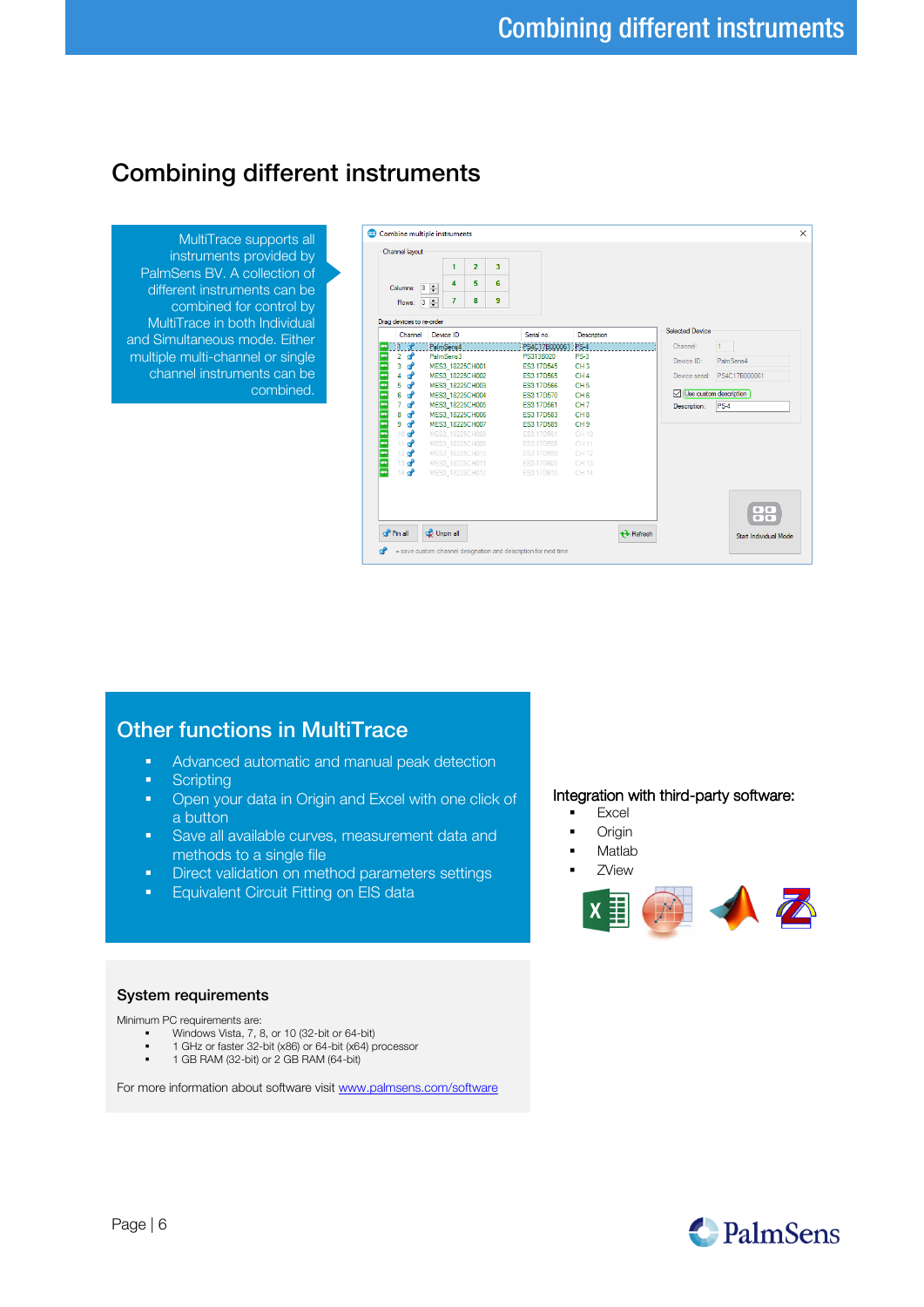## <span id="page-6-0"></span>Specifications of general parameters

#### <span id="page-6-1"></span>General pretreatment

Apply conditioning, deposition or begin potential for: 0 – 1600 s

#### <span id="page-6-2"></span>General voltammetric parameters

| Potential range for MultiEmStat3   | $-3.000$ V to $+3.000$ V |
|------------------------------------|--------------------------|
| Potential range for MultiEmStat3+: | $-4.000$ V to $+4.000$ V |
| Step potential:                    | $0.125$ mV to 250 mV     |
| Pulse potential:                   | $0.125$ mV to 250 mV     |

#### <span id="page-6-3"></span>Limits of some technique specific parameters for MultiEmStat3 and MultiEmStat3+

| NPV and DPV:                            | Scan rate:<br>Pulse time:                                                               | 0.025 mV/s (0.125 mV step)<br>to 50 mV/s (5 mV step)<br>5 ms to 300 ms |
|-----------------------------------------|-----------------------------------------------------------------------------------------|------------------------------------------------------------------------|
| SWV:                                    | Frequency:                                                                              | 1 Hz to 500 Hz $^1$                                                    |
|                                         |                                                                                         |                                                                        |
| LSV and CV:                             | Scan rate:                                                                              | 0.01 mV/s (0.1 mV step)<br>to $5$ V/s $(5$ mV step)                    |
| AD:                                     | Interval time:<br>Run time:                                                             | 1 ms to 300 s<br>1 s to hours                                          |
| PAD:                                    | Interval time:<br>Pulse time:<br>Run time:                                              | 50 ms to 300 s<br>1 ms to 1 s<br>10 s to hours                         |
| MPAD:                                   | Pulse times:<br>Run time:<br>Number of potential levels:                                | 100 ms to 2 s<br>10 s to hours<br>3                                    |
| Potentiometry at<br>open circuit (OCP): | Interval time:<br>Maximum run time:                                                     | 1 ms to $30 s$<br>hours                                                |
| Multistep<br>Amperometry:               | Interval time:<br>Number of potential levels:<br>Number of cycles:<br>Maximum run time: | 1 ms to 30 s<br>1 to 255<br>1 to 20000<br>hours                        |

Note: some limits of parameters are set for practical reasons and can be modified on request. <sup>1</sup> MultiTrace provides the option to measure forward and reverse currents separately.

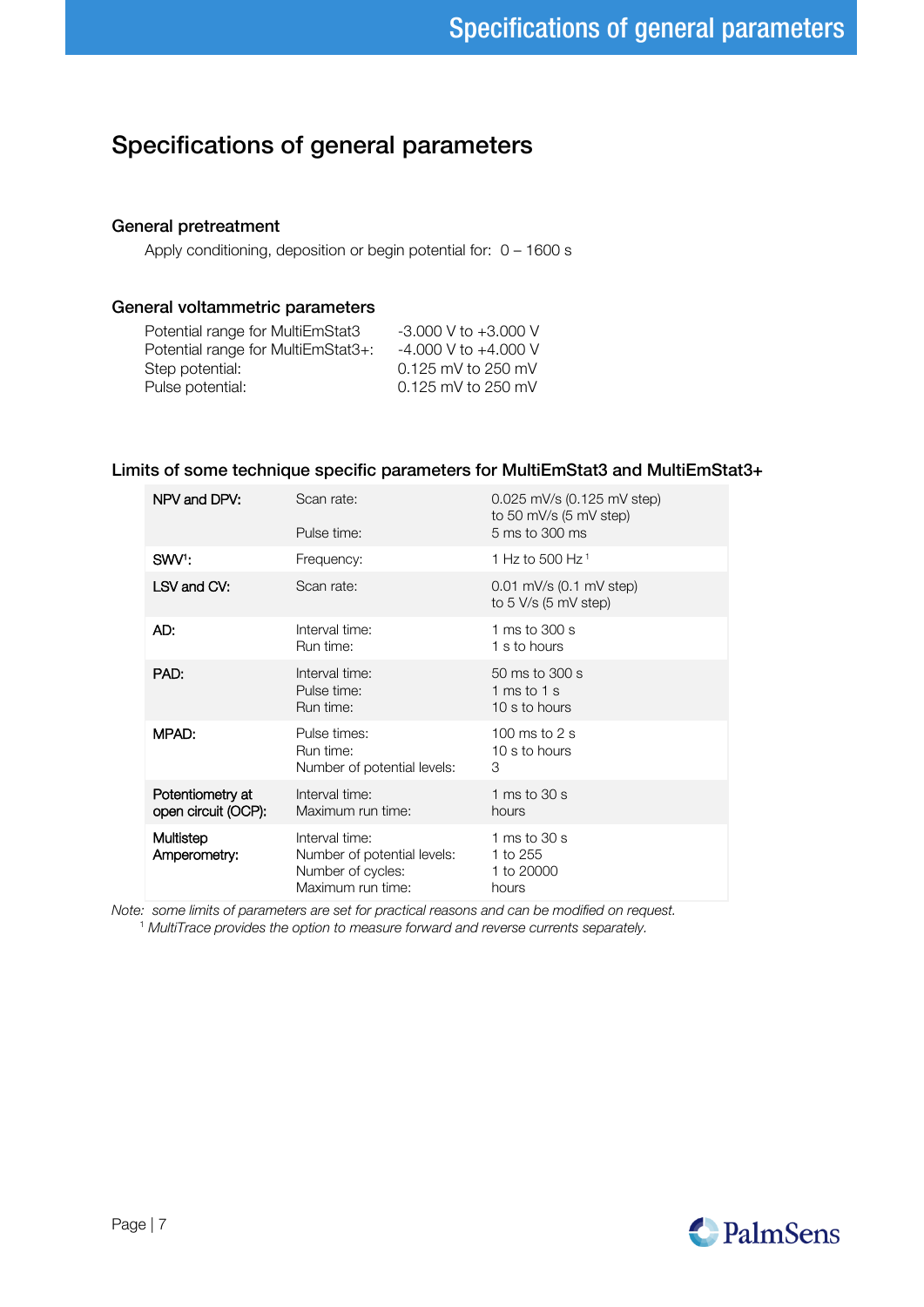## <span id="page-7-0"></span>System specifications

|                                      | MultiEm-Stat <sup>3</sup>                  | MultiEm-Stat <sup>3+</sup> |
|--------------------------------------|--------------------------------------------|----------------------------|
| - compliance voltage                 | ± 5V                                       | $\pm$ 8 V                  |
| - dc-potential range                 | ± 3.000 V                                  | $±$ 4.000 V                |
| - applied dc-potential<br>resolution | $0.1$ mV                                   | $0.125$ mV                 |
| - applied dc-potential               | $< 0.2 \%$                                 | $\leq 0.3 \%$              |
| accuracy                             | with max 2 mV offset                       | with max 3 mV offset       |
| - current ranges                     | 1 nA to 10 mA (8 ranges)                   | 1 nA to 100 mA (9 ranges)  |
| - maximum measured<br>current        | $±$ 20 mA typical and<br>$± 15$ mA minimum | $±$ 100 mA typical         |

Current is measured using a ZRA (zero resistance ammeter)

| - current resolution<br>- accuracy<br>- electrometer amplifier input<br>- rise time            | 0.1 % of current range<br>1 pA on lowest current range<br>$\leq$ 0.5 % of current range at 10 nA and $\leq$ 1 % at 1 nA<br>$< 0.2$ % at 100 nA to 100 uA<br>$\leq$ 0.5 % at 1 mA, 10 mA and 100 mA<br>all with additional 0.2 % offset error<br>> 100 Gohm // 4 pF<br>approx. 100 µs |
|------------------------------------------------------------------------------------------------|--------------------------------------------------------------------------------------------------------------------------------------------------------------------------------------------------------------------------------------------------------------------------------------|
| Housing for MultiEmStat3 - 4 channel:<br>- material:<br>- dimensions:<br>- weight:<br>- power: | aluminum<br>115 mm x 85 mm x 35 mm<br>$+/- 260$ q<br>5V external adapter                                                                                                                                                                                                             |
| Housing for 8 and 12 channels:<br>- material:<br>- dimensions:<br>- weight:<br>- power:        | aluminum<br>120 mm x 210 mm x 75 mm<br>$+/- 2000$ q<br>9V external adapter                                                                                                                                                                                                           |
| - interfacing<br>- sensor connection<br>- external I/O options <sup>2</sup>                    | <b>USB</b><br>shielded cable with circular connector for<br>WE, Sense (MultiEmStat3+ only), RE and CE.<br>analog: 1 input and 1 output channel (both 0 V - 4.096 V)<br>digital: 1 input/output and 3 output lines<br>(maximum rating: $-0.3$ V to 5.3 V)                             |

<sup>1</sup>  $^2$  External I/O line do not come as standard, requires to be specified on ordering